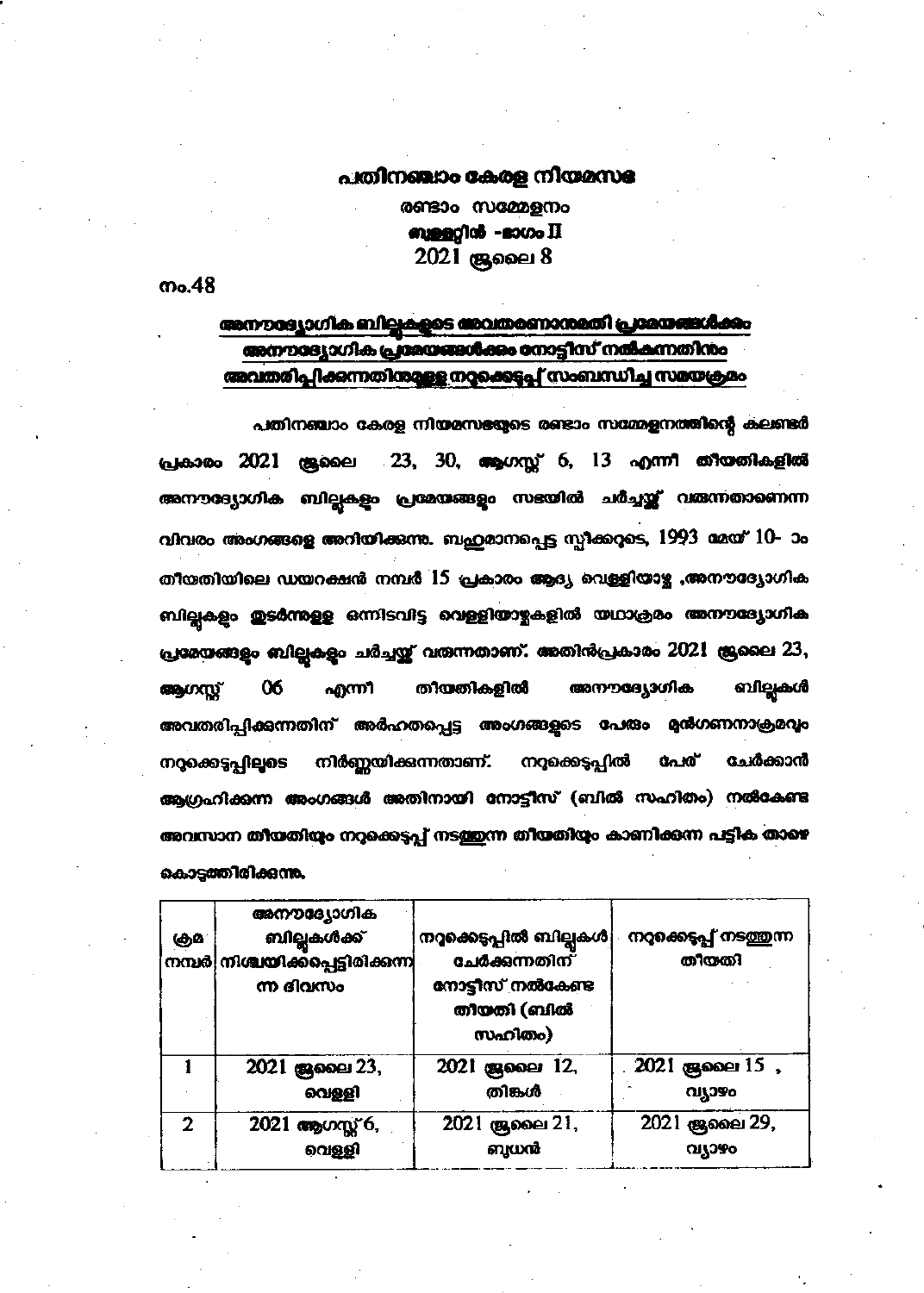മുൻ ഖണ്ഡികയിൽ സൂചിപ്പിച്ച ഡയറക്ഷൻ പ്രകാരം 2021 ജലൈ 30, ആഗസ്റ്റ് 13 എന്നീ തീയതികളിൽ അനൗദ്യോഗിക പ്രമേയങ്ങൾ സഭയിൽ ചർച്ചയ്ക്ക് വരുന്നതാണ്. പ്രസ്തത ദിവസങ്ങളിൽ പ്രമേയം അവതരിപ്പിക്കുന്നതിന് അർഹതപ്പെട്ട അംഗങ്ങളുടെ പേരും മുൻഗണനാക്രമവും നറുക്കെടുപ്പിലൂടെ നിർണ്ണയിക്കുന്നതാണ്.

നറുക്കെടുപ്പിൽ അർഹരാകന്ന ആദ്യത്തെ മൂന്ന് അംഗങ്ങൾക്ക് ഓരോ പ്രമേയത്തിനു വിതം നോട്ടീസ് നൽകാവുന്നതാണ്. നറ്റക്കെട്ടപ്പിൽ പേര് ചേർക്കാൻ ആഗ്രഹിക്കുന്ന അംഗങ്ങൾ അതിനായി നോട്ടീസ് നൽകേണ്ട അവസാന തീയതിയും നടത്തുന്ന തീയതിയും നറ്റക്കെട്ടപ്പ് നറ്റക്കെടുപ്പിൽ അർഹരാകന്ന അംഗങ്ങൾ പ്രമേയത്തിന് നോട്ടീസ് നൽകേണ്ട അവസാന തീയതിയും കാണിക്കുന്ന പട്ടിക താഴെ കൊടുക്കുന്നു.

| അനൗദ്യോഗിക<br>പ്രമയങ്ങൾക്ക്<br>നിശ്ചയിക്കപ്പെട്ടിരി<br>ക്കന്ന ദിവസം | നറ്റക്കെടുപ്പിൽ പേര്<br>ചേർക്കന്നതിന്<br>നോട്ടീസ് നൽകേണ്ട<br>തീയതി | നറക്കെടപ്പ്<br>നടത്തന്ന തീയതി | നറുക്ക് കിട്ടന്ന<br>അംഗങ്ങൾ<br>പ്രമേയത്തിന്<br>നോട്ടീസ് നൽകേണ്ട<br>തീയതി |
|---------------------------------------------------------------------|--------------------------------------------------------------------|-------------------------------|--------------------------------------------------------------------------|
| 2021 ജ്രലൈ 30                                                       | 2021 ശ്രമൈ 19                                                      | 2021 ജൂലൈ 21                  | 2021 ജൂലൈ 23                                                             |
| വെള്ളി                                                              | തിങ്കൾ                                                             | ബധൻ                           | വെള്ളി                                                                   |
| 2021 ആഗസ്റ്റ് 13                                                    | 2021 ആഗസ്റ്റ് 2                                                    | 2021 ആഗസ്റ്റ് 4               | 2021 ആഗസ്റ്റ് 6                                                          |
| വെള്ളി                                                              | തിങ്കൾ                                                             | ബധൻ                           | വെള്ളി                                                                   |

ബില്ലകളുടെ അനൗദ്യോഗിക മുൻഗണനാക്രമം **പ്രമേയങ്ങളുടെ** നിർണ്ണയിക്കന്നതിനുള്ള നറുക്കെടുപ്പ് മുകളിൽ കൊടുത്തിരിക്കന്ന പട്ടികകളിൽ പറയുന്ന തീയതികളിൽ വൈകന്നേരം 4.00 മണിക്ക് ലെജിസ്ലേഷൻ വിഭാഗം ഡെപ്യൂട്ടി സെക്രട്ടറിയുടെ ഓഫീസ് മറിയിൽ (റൂം. നമ്പർ 408, നിയമസഭാ മന്ദിരം) വച്ച് നടത്തുന്നതാണ്.

> എസ്. വി. ഉണ്ണികൃഷ്ണൻ നായർ, സെക്രട്ടറി

 $\overline{2}$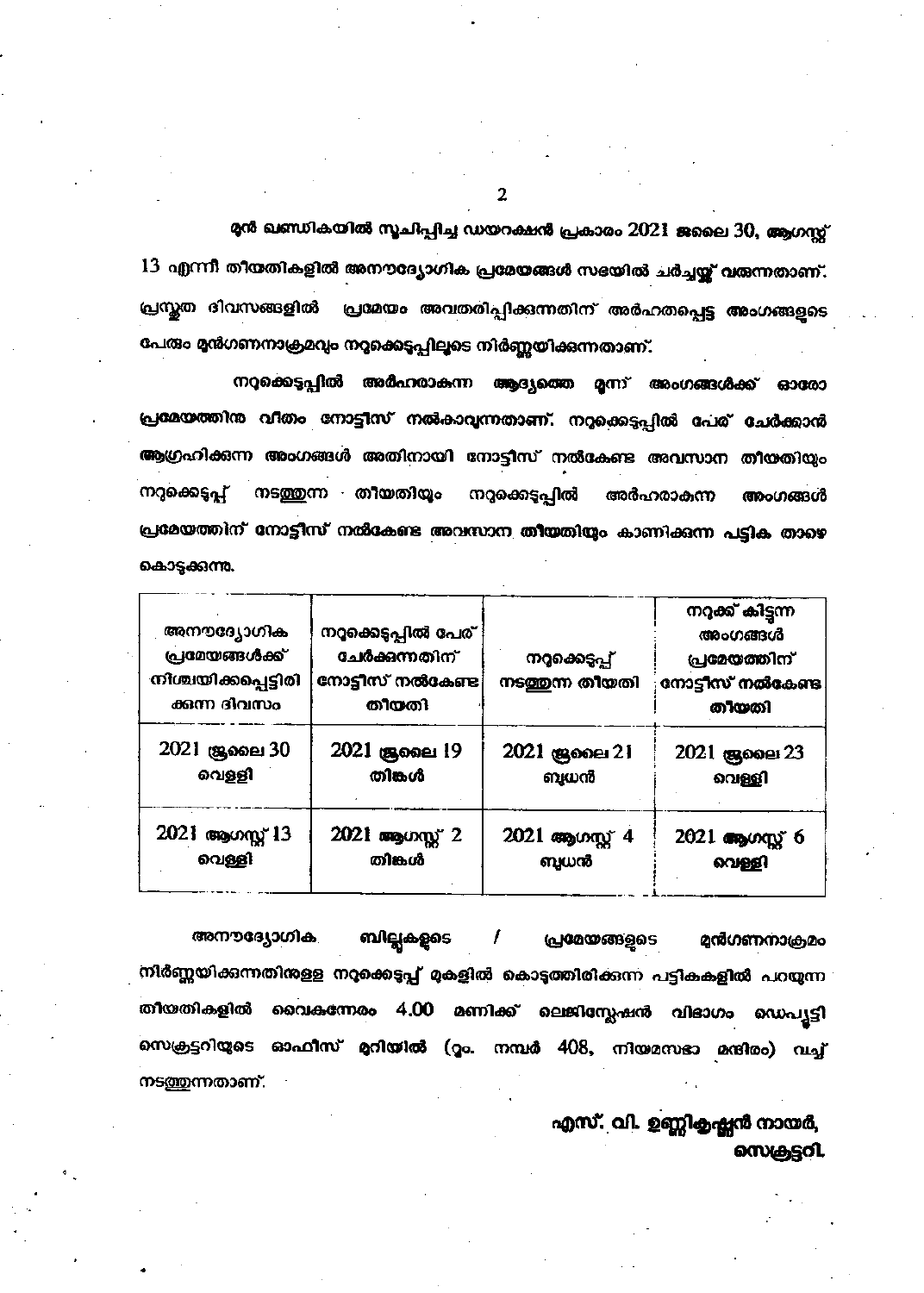## FIFTEENTH KERALA LEGISLATIVE ASSEMBLY **SECOND SESSION BULLETIN - PART II** 8<sup>th</sup> July 2021

No.48

## Time Schedule of Ballot to determine priority of Members giving notice for moving motions for leave to introduce Private Members' Bills and for introducing Private Members' Resolutions.

Members are hereby informed that the days allotted for transacting Private Members' Business are on 23<sup>nd</sup> & 30<sup>th</sup> of July and  $6<sup>th</sup>$  & 13<sup>th</sup> of August 2021 as per the Calendar of Sittings of the Second Session of the Fifteenth Kerala Legislative Assembly. The Private Members' Business will come up in such a manner that the business relating to Private Members' Bills and that relating to Private Members' Resolutions shall be taken up for discussion on alternate Fridays commencing with the business relating to Private Members' Bills as per Direction No.15 of the Hon'ble Speaker dated 10<sup>th</sup> May, 1993. As such, the business relating to Private Members' Bills will come up on 23<sup>rd</sup> of July and 6<sup>th</sup> August of 2021. The relative precedence of Members entitled to move Bills on the allotted day will be determined by ballot. The last date for giving notice for Bills (with copy of Bills) and the date of ballot is as shown in the table-below.

| SI.<br>No | Date of discussion of<br>Private Members' Bills | Last date for giving<br>notice for Bills to be<br>included in the Ballot<br>(With Copy of Bills) | Date of Ballot |
|-----------|-------------------------------------------------|--------------------------------------------------------------------------------------------------|----------------|
|           | 2021 July 23                                    | 2021 July 12                                                                                     | 2021 July 15   |
|           | Friday                                          | Monday                                                                                           | Thursday       |
| 2         | 2021 August 6                                   | 2021 July 21                                                                                     | 2021 July 29   |
|           | Friday                                          | Wednesday                                                                                        | Thursday       |